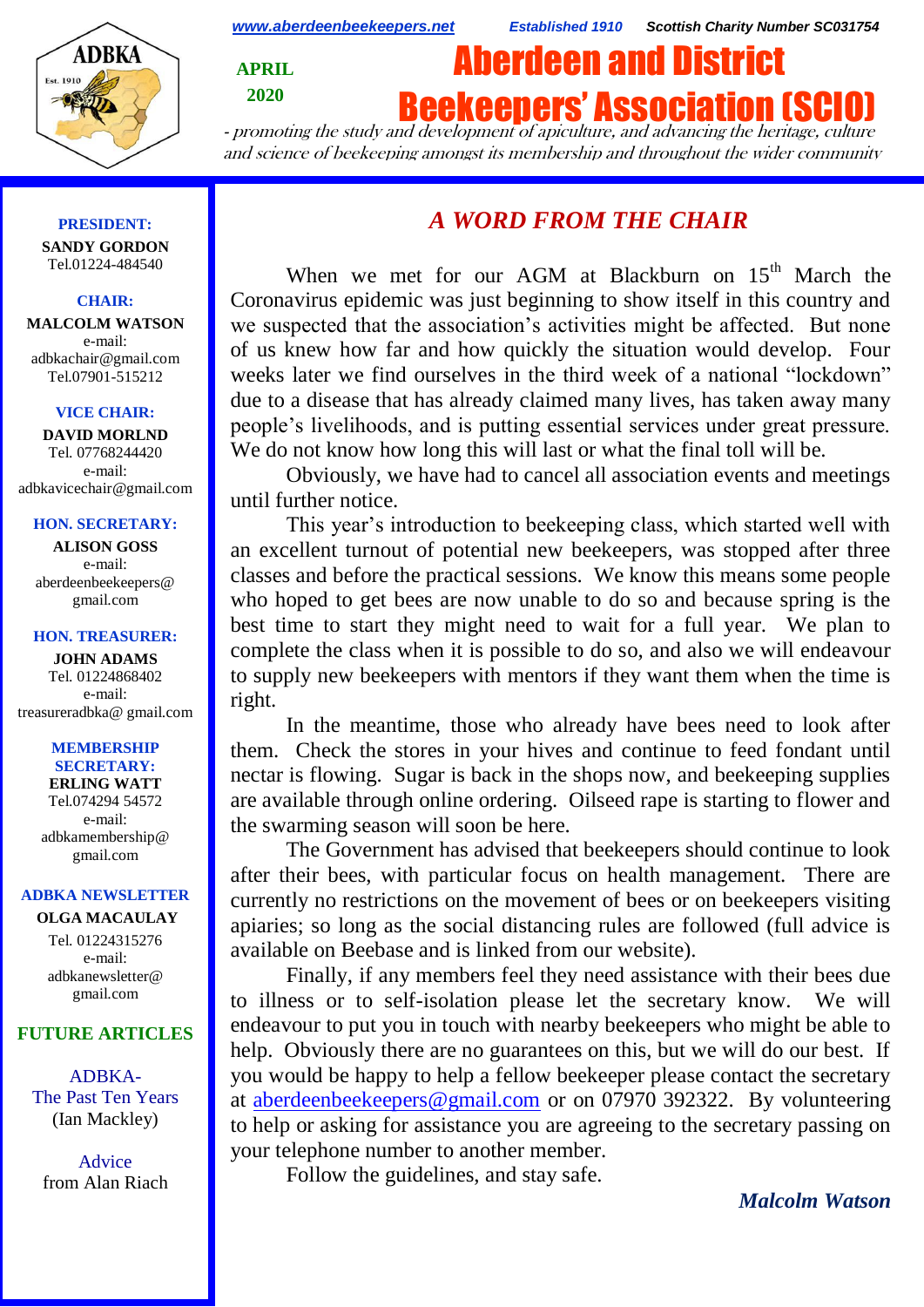# COVID-19 AND BEEKEEPING

As beekeepers, please be aware of the following guidance when looking after your honey bees. Updates to this guidance will be provided where necessary. You should keep up to date with the latest guidance issued by the Government as it is subject to regular change.

Defra, Scottish Government and the Welsh Government ask you as beekeepers to be responsible and to ensure that you continue good beekeeping practices, effective stock management and health checks whilst observing the Government's guidance on COVID-19.

You should follow Public Health guidance on social distancing. Everyone, including beekeepers, should avoid gatherings of more than two people and this includes at your apiary. You should maintain a distance of 2 metres between yourself and others to limit the spread of COVID-19.

# GENERAL ADVICE FOR BEEKEEPERS IS AS FOLLOWS:

**•** You should continue to work and care for your animals in the normal manner, as far as possible. You should not take measures that compromise the welfare of the animals in your care.

**•** You should maintain good biosecurity at your apiary.

• You should not share beekeeping equipment with other beekeepers, particularly hive tools and other handheld devices and protective clothing.

• In line with the general advice on COVID-19, you should wash your hands for at least 20 seconds using soap and hot water before and after you come into contact with any animal. Use hand sanitiser if that's all you have access to.

• There are currently no restrictions on movements of bee colonies that you are managing, such as moving bees to fulfil pollination contracts. However, you should observe the public health guidance to prevent the spread of COVID-19 when carrying out these activities, including the guidance on social distancing and essential travel.

• If you are required to visit premises other than your own, you should familiarise yourself with the public health guidance on infection prevention and control and take measures to minimise the risks from contaminated surfaces.

• If you have tested positive for COVID-19 or are displaying symptoms of COVID-19, however mild, you should be self-isolating at home and should not be visiting other premises. Ideally, another beekeeper should take on this duty wherever possible. We are suggesting that local associations consider how they can support those confined or unable to attend their bees at this difficult time for all of us.

• If your bees are due an inspection by a government inspector, you should be aware that this may be subject to a delay depending on available resources within the inspectorate.

• If your bees are due an inspection by a government inspector, and you are in a high-risk group, or are showing symptoms of COVID-19, you must let your inspector know ahead of the inspection. Arrangements will be made that will limit the chance of COVID-19 being spread. This may include the inspection proceeding without the beekeeper being present or delaying the inspection.

**•** For all inspections, 2 metre social distancing will be considered the minimum and so the beekeeper will not be able to stand at the hive side with the inspector while the inspection takes place.

**•** Imports of bees are still permitted. There is no evidence to support restrictions to international movement or trade in bees, and the UK has no additional rules for bee imports with respect to COVID-19.

**•** You should report any suspicion of notifiable diseases or pests to the authorities in the usual way – please see the bee health page on gov.uk for further information.

• You should use husbandry techniques to minimise swarming. If you have to respond to collect a swarm you need to ensure that you use the guidelines on social distancing when collecting the swarm. If that is not possible, then the swarm should not be collected. Therefore trying to prevent swarms is the best approach.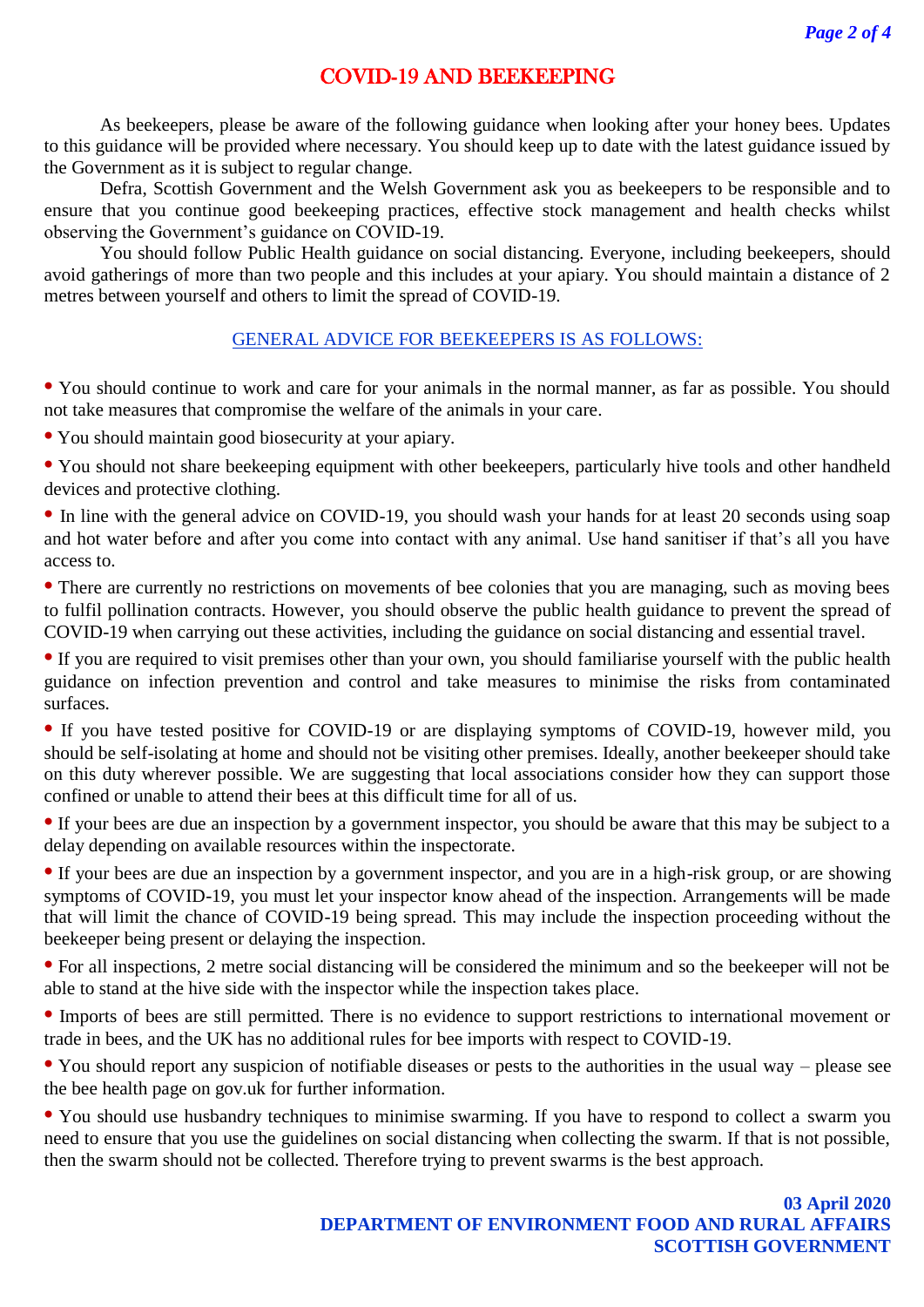# **AGM – MARCH 2020**



Margaret Mc Gregor and Moira MacAulay receiving bouquets in recognition of their long service in providing refreshments at ADBKA events



Joan Gilbert-Stevens - Honeybee Behaviour Certificate



Naomi Adams receives the Chairman's trophy for managing the apiary over many years



Helen Anderson - Basic Beekeepers Certificate



Ian Mackley – Advanced Theory Certificate



Graeme Sharp - My beekeeping methods and preparing to take your bees to the Oil Seed Rape